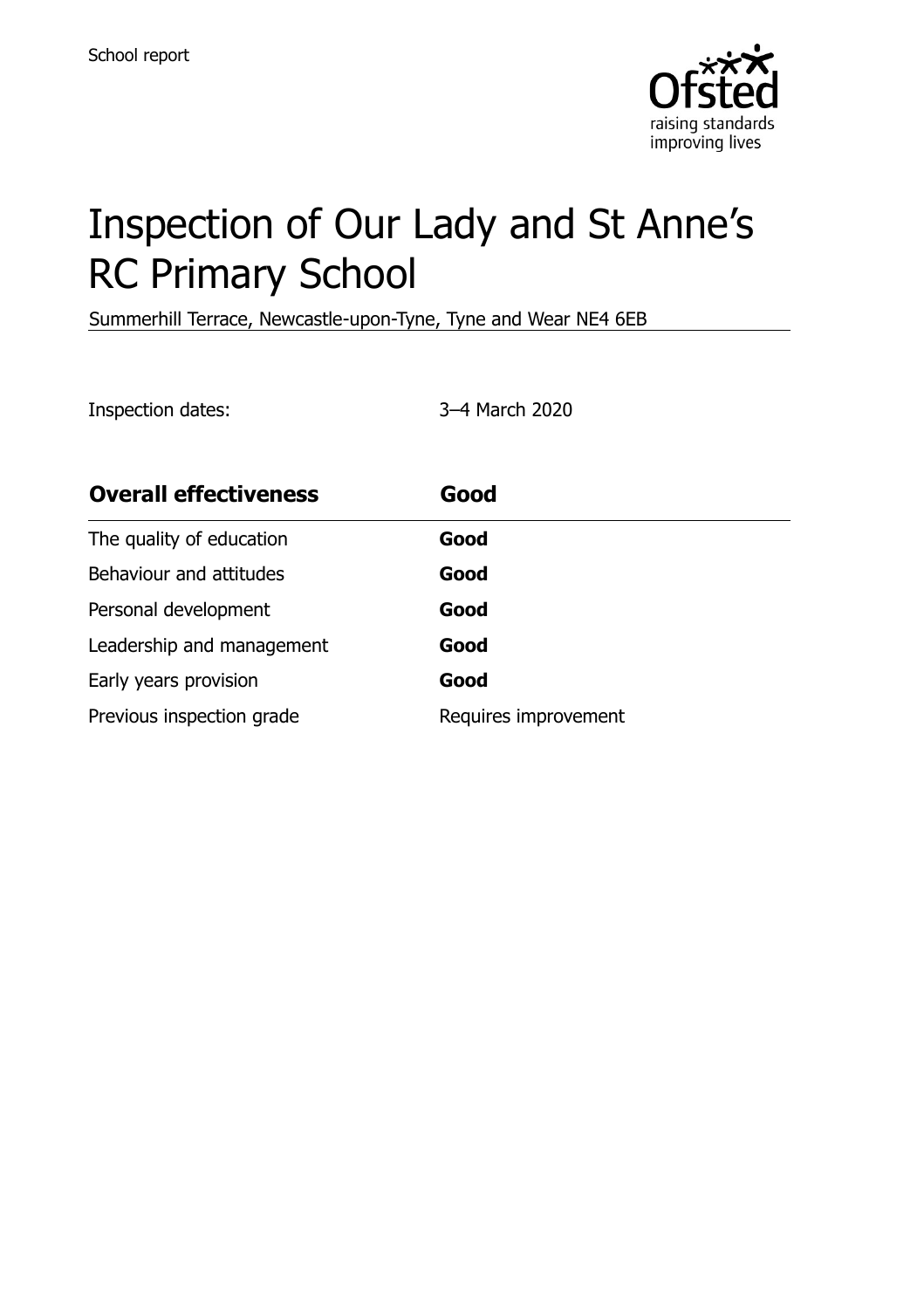

# **What is it like to attend this school?**

All pupils are included fully in the life of this caring school. A pupil explained, 'The school opens its arms to all children. Everyone is welcome.' Leaders promote this ethos through the 'Big Question' in assemblies. This encourages all pupils to consider the role they play in making sure everyone is of equal value. Pupils are proud of their school. They feel happy, safe and respected.

Leaders have constructed an ambitious curriculum which makes full use of the local area. Visits to galleries, museums and theatres bring learning alive. Pupils have very positive attitudes to learning and enjoy the topics they study. One Year 6 pupil said that in science, 'The cup is only ever half full. There is always more to learn.' Leaders and teachers foster a love of reading across the school. Pupils speak with enthusiasm about the authors they know, the books they enjoy reading and their new library. However, the books that the younger pupils take home to read are not matched closely enough to the sounds that they know.

Teachers have high expectations of pupils' behaviour. Pupils have positive attitudes to their learning. They behave well in lessons and at playtimes. Incidents of bullying are rare. Relationships between pupils and adults are strong. This means that pupils are confident that staff deal with any issues. The overwhelming majority of parents are happy with the school.

#### **What does the school do well and what does it need to do better?**

Leaders ensure that reading is a high priority throughout the school. Phonics is taught well, and pupils get off to a flying start. Any pupils who fall behind in reading receive extra support to help them catch up. This helps pupils to become fluent and confident readers. Children in Reception and pupils in key stage 1 read books in school that are well matched to the sounds that they know. This is not the case when pupils take books home to read. Sometimes these books are too hard because they do not contain words with sounds that pupils have learned. Across the school, staff share whole-class novels, which pupils enjoy. The vast majority of pupils achieve the expected standard in reading at the end of key stages 1 and 2.

Leaders have constructed a curriculum that is ambitious for all children. They make the learning of new words an important part of lessons. Regular checks on pupils' understanding of key words help them to understand and use subject-specific vocabulary with confidence. For example, when defining a divisor, a lower key stage 2 pupil said, 'It is the number you are dividing the dividend by to get the quotient.' Yet, pupils do not use subject vocabulary as well across the wider curriculum. Leaders do not always introduce vocabulary in a timely way in subjects such as science.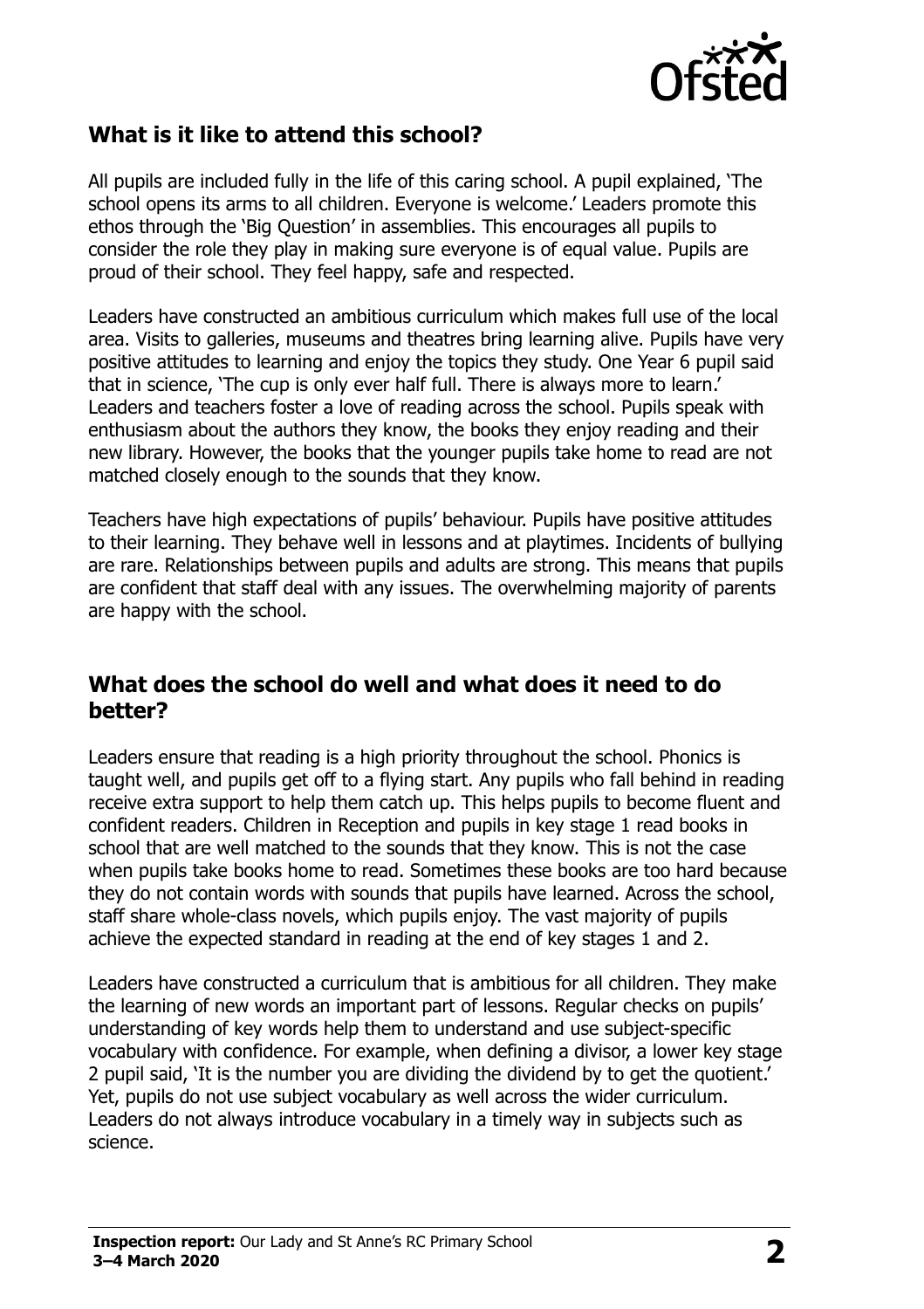

Subject leaders check the quality of their subjects well. They benefit from training and opportunities to share their learning with other staff in school. Teachers have good subject knowledge. They are adept at sequencing learning so that new ideas build on what the pupils already know. Across the wider curriculum, for example in science, teachers' assessments of what pupils know and can do need further development.

The special educational needs co-ordinator is well trained. Pupils with special educational needs and/or disabilities receive work which is challenging and ambitious. They often complete the same work as their peers, with extra support if needed.

Governors know the school well. Accompanying leaders for walks around the school gives them a clear picture of the school. This helps them to challenge and support leaders in equal measure. Governors also receive information about the school's performance from subject leaders. This means they can check on the quality of leaders' plans for all pupils.

Pupils take on roles of responsibility, such as playground leaders and school councillors. They have a wide knowledge and understanding of different cultures and religions in the school and locally. They show respect for, and tolerance of, those with different faiths and beliefs. They have studied the major world religions and made visits to places of worship, such as the local synagogue. Pupils understand the importance of working hard and having clear rules. They understand British values and know the difference between right and wrong. Pupils are well prepared for the next stage of their education.

Leaders and teachers have developed close relationships with parents and carers. They provide information workshops for parents on relationships and sex education. All pupils access this aspect of the curriculum.

The early years leader ensures that all adults are well trained. They are clear about what they want their children to achieve. Adults are adept at questioning the children and modelling the language they expect them to use. This means that children's vocabulary develops rapidly and prepares them for later learning in key stage 1. Books are central to the curriculum in the early years. Teachers give children the opportunity to choose their whole-class reading books together. This captures their interests and promotes a love of reading from an early age. During the inspection, teachers had linked activities to the class book. Some children acted out the story of The Three Little Pigs while others made buildings that the wolf could not blow down. Adults helped the children to confidently use the language of the story. This language-rich environment supported the children's learning well. Children in the early years benefit from a rich and varied outdoor environment.

#### **Safeguarding**

The arrangements for safeguarding are effective.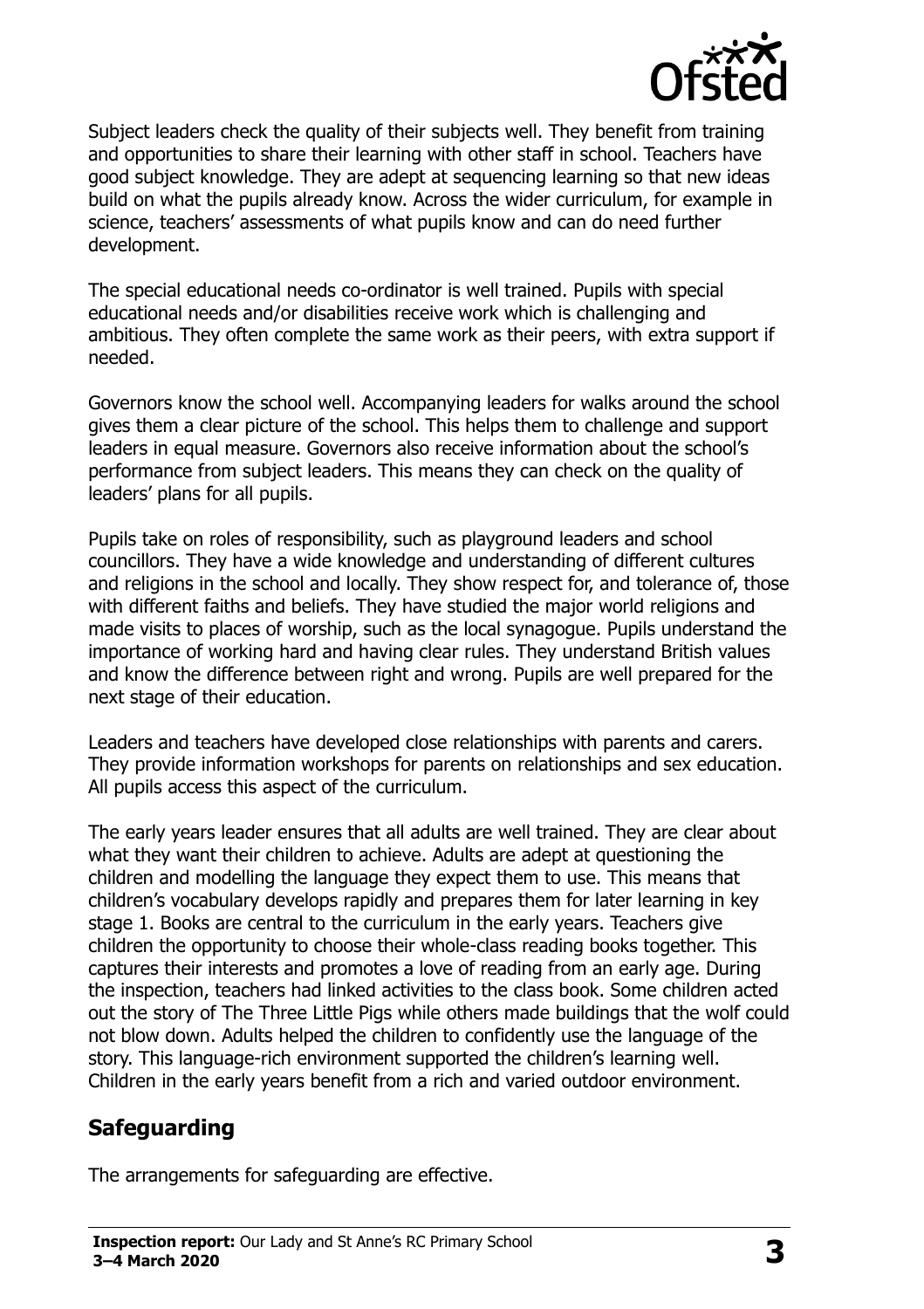

Leaders carry out all the necessary checks to ensure that the adults working with children are safe to do so.

Leaders have ensured that all staff are well trained. This is regularly revisited, and staff are confident in reporting concerns they have. This results in swift and effective action being taken in response to safeguarding concerns.

There is a culture of vigilance in the school. The strong relationships that adults have with children mean that pupils always have someone to speak to if they are worried.

Leaders work well with external agencies to get the right help to the right children and families.

# **What does the school need to do to improve?**

# **(Information for the school and appropriate authority)**

- The school is developing pupils' vocabulary effectively in reading, writing and mathematics. In other curriculum areas, such as science, pupils are not introduced to new vocabulary quickly enough. In addition, the definitions they use are not scientifically accurate. Leaders need to ensure that the approach to developing vocabulary in all curriculum areas is timely and provides opportunities for pupils to learn and make use of this newly acquired language.
- The school has well-established systems to check on pupils' progress in reading, writing and mathematics. Leaders have trialled assessments in other subjects, but these are still developing. Assessment in the wider curriculum does not provide accurate information on pupils' attainment. Leaders need to ensure that assessments carried out in the wider curriculum give teachers and leaders an accurate picture of pupils' understanding.
- For pupils across Reception and key stage 1, the books that are read in school closely match the sounds that the pupils know. This builds pupils' confidence, enjoyment and fluency. However, pupils' home reading materials do not consistently match the sounds that pupils know. Some books are too hard to read confidently. Leaders need to ensure that the books pupils read at home are matched closely to the sounds they have been taught.

#### **How can I feed back my views?**

You can use [Ofsted Parent View](http://parentview.ofsted.gov.uk/) to give Ofsted your opinion on your child's school, or to find out what other parents and carers think. We use Ofsted Parent View information when deciding which schools to inspect, when to inspect them and as part of their inspection.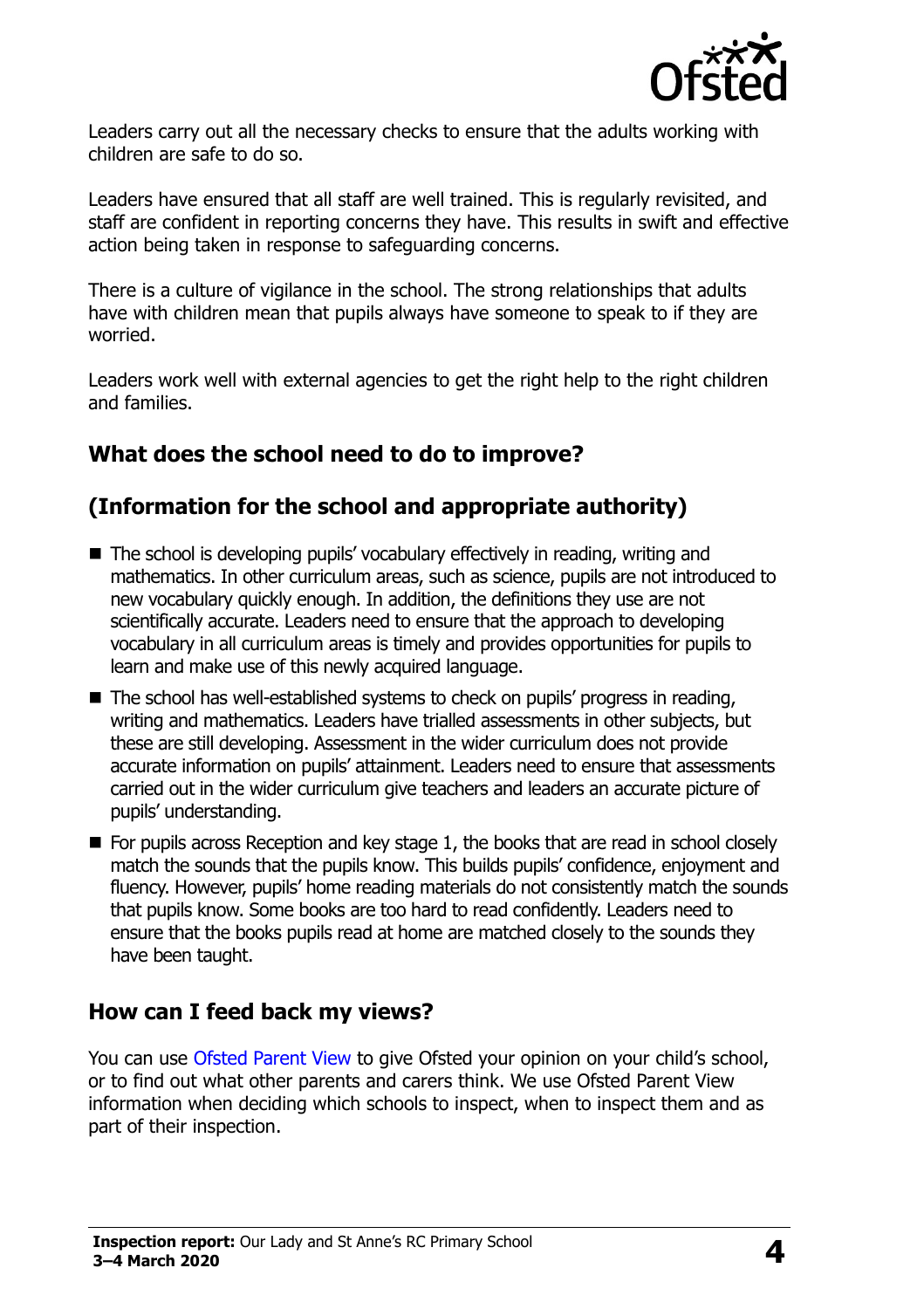

The Department for Education has further quidance on how to complain about a school.

If you are the school and you are not happy with the inspection or the report, you can [complain to Ofsted.](http://www.gov.uk/complain-ofsted-report)

## **Further information**

You can search for [published performance information](http://www.compare-school-performance.service.gov.uk/) about the school.

In the report, '[disadvantaged pupils](http://www.gov.uk/guidance/pupil-premium-information-for-schools-and-alternative-provision-settings)' refers to those pupils who attract government pupil premium funding: pupils claiming free school meals at any point in the last six years and pupils in care or who left care through adoption or another formal route.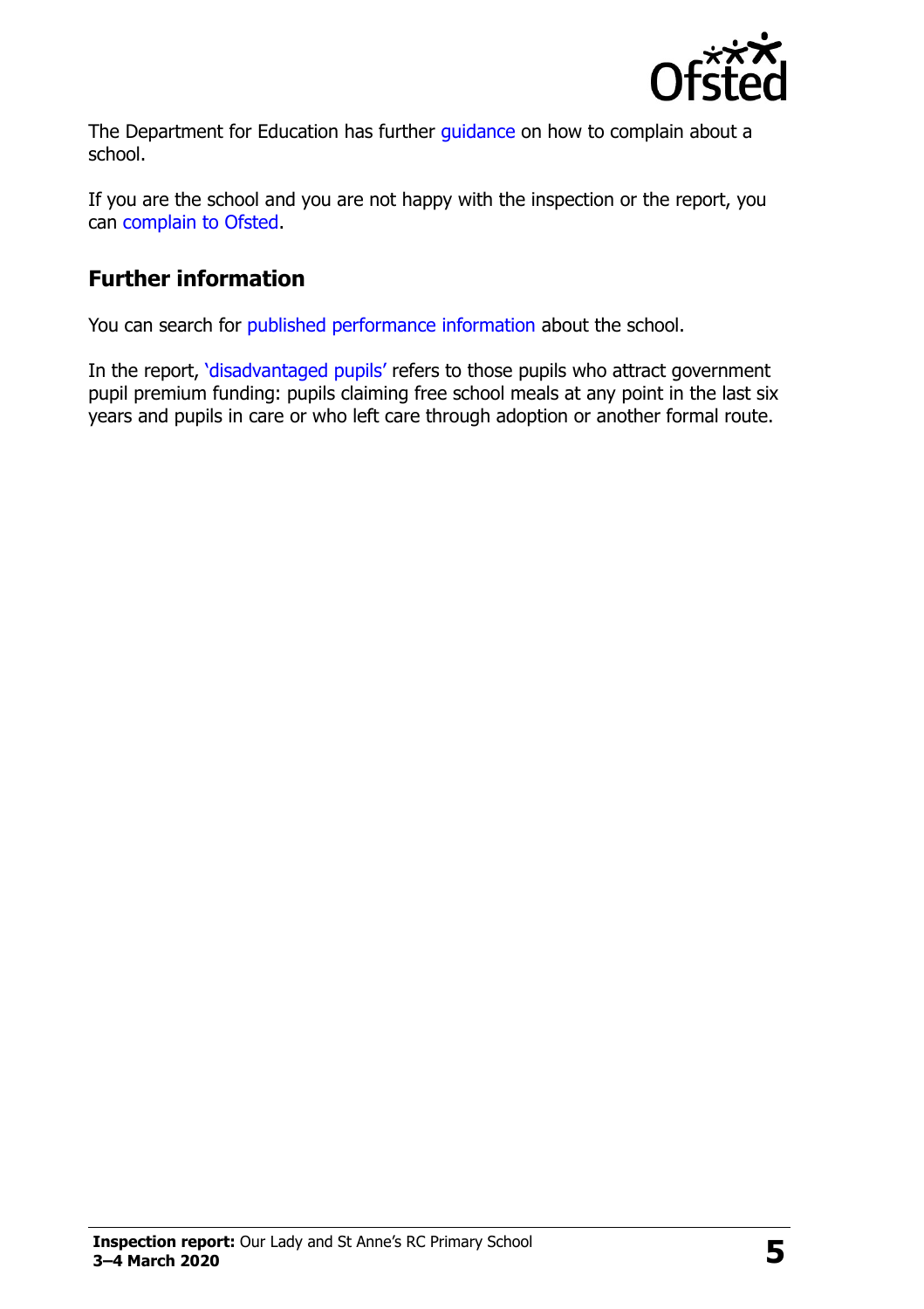

# **School details**

| Unique reference number             | 108510                                                            |
|-------------------------------------|-------------------------------------------------------------------|
| <b>Local authority</b>              | Newcastle-upon-Tyne                                               |
| <b>Inspection number</b>            | 10121686                                                          |
| <b>Type of school</b>               | Primary                                                           |
| <b>School category</b>              | Voluntary aided                                                   |
| Age range of pupils                 | 3 to 11                                                           |
| <b>Gender of pupils</b>             | Mixed                                                             |
| Number of pupils on the school roll | 235                                                               |
| <b>Appropriate authority</b>        | The governing body                                                |
| <b>Chair of governing body</b>      | <b>Christine Baker</b>                                            |
| <b>Headteacher</b>                  | Michael O'Brien                                                   |
| Website                             | www.olsa.org.uk                                                   |
| Date of previous inspection         | 21-22 November 2017, under section 5<br>of the Education Act 2005 |

#### **Information about this school**

- Our Lady and St Anne's RC Primary School is a Voluntary-aided school.
- The school provides a breakfast club and an after-school club.

#### **Information about this inspection**

We carried out this inspection under section 5 of the Education Act 2005.

- We conducted deep dives in reading, mathematics, science and geography. We spoke with subject leaders, visited lessons, interviewed groups of pupils, looked through pupils' books and spoke with teachers. During some of these activities, we were accompanied by subject leaders.
- We met with a representative from the local authority and the school's improvement partner.
- We held a telephone conversation with a representative from the Roman Catholic Diocese of Hexham and Newcastle.
- We spoke with parents at the beginning and end of the school day.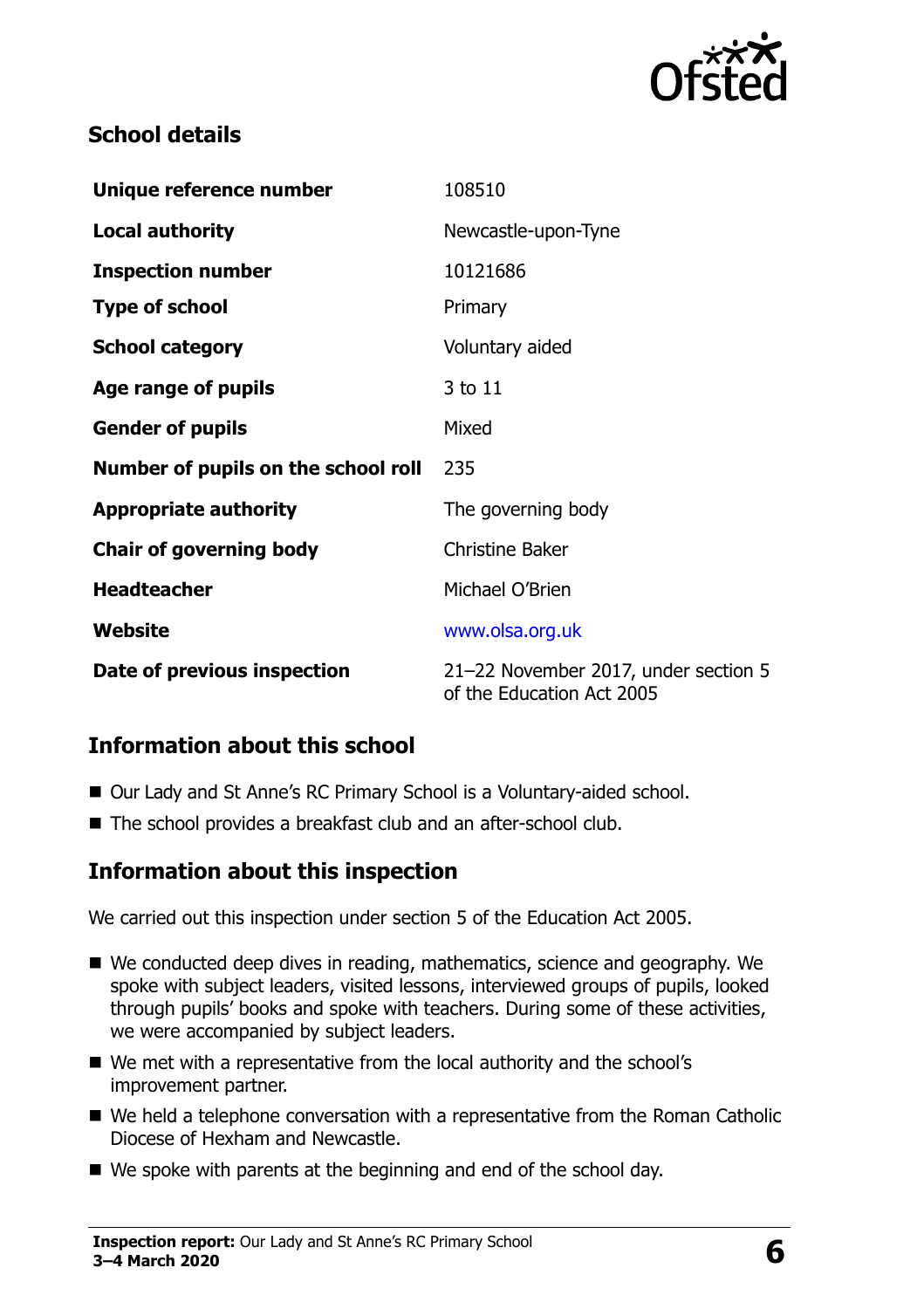

- We considered the 43 responses that were received through Ofsted's Parent View questionnaire and the 25 responses that were received through the free-text facility.
- We observed pupils' behaviour during our lesson visits, in the playground and during breakfast clubs and after-school clubs.
- We scrutinised safeguarding documentation, behaviour logs and attendance information.

#### **Inspection team**

Chris Pearce, lead inspector **Her Majesty's Inspector** 

Belita Scott **Her Majesty's Inspector**